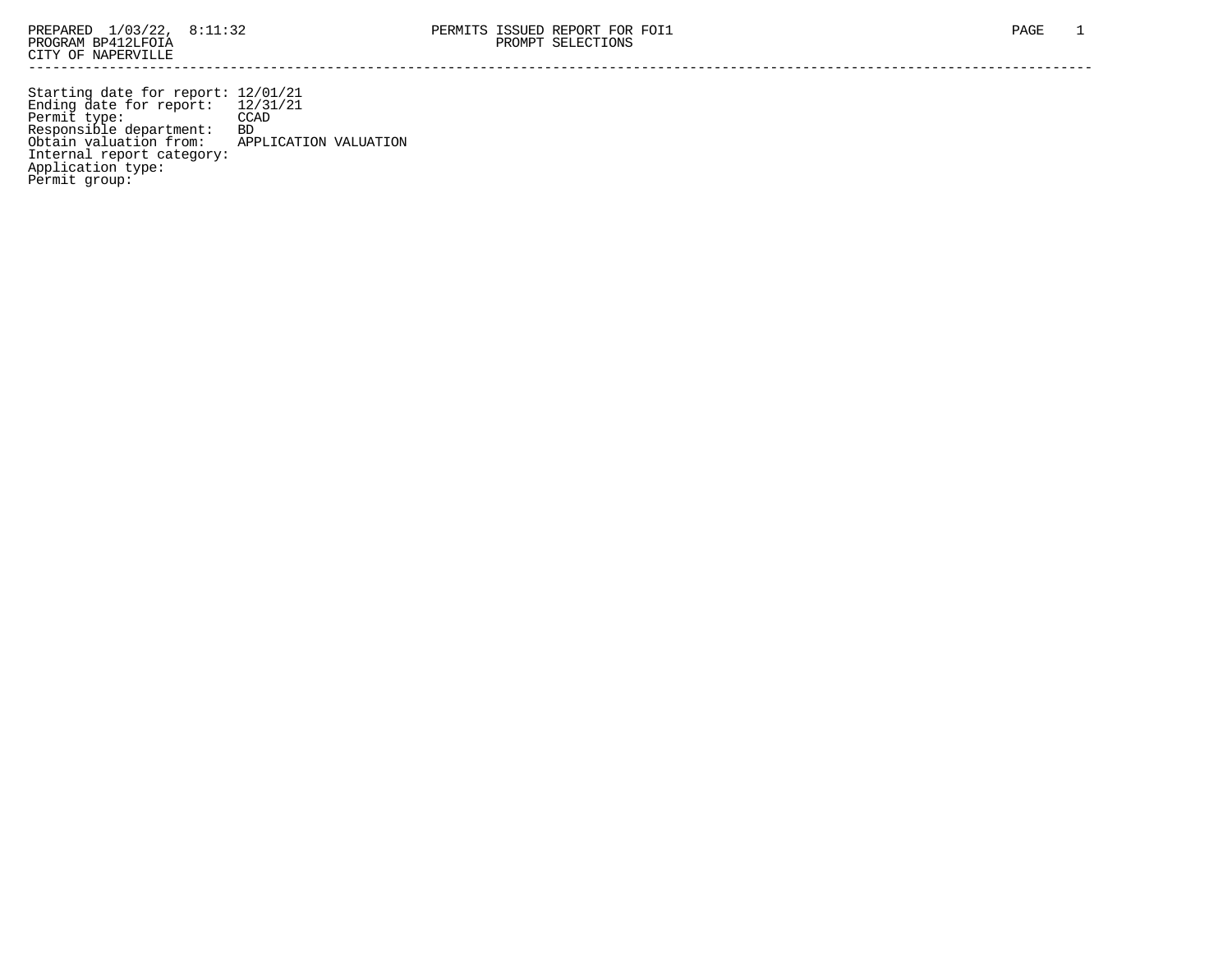## PREPARED 1/03/22, 8:11:32 PERMITS ISSUED REPORT PAGE 1 PROGRAM BP412LFOI1 12/01/21 THRU 12/31/21 CITY OF NAPERVILLE **Example 20** CITY OF NAPERVILLE PERMIT TYPE - CCAD COMMERCIAL - CAD OBTAINED VALUATION FROM APPLICATION VALUATION

| APPLICATION APPLICATION TYPE AND DESCRIPTION<br>DATE<br>VALUATION                                                                                                                            | Parcel Number<br>Parcel Number<br>Alternate ID Code<br>------------ |                                                      |
|----------------------------------------------------------------------------------------------------------------------------------------------------------------------------------------------|---------------------------------------------------------------------|------------------------------------------------------|
| 21-00002357 CAL COMMERCIAL ALTERATION/REPAIR (NO NEW SQ FTG) 540 FRONTENAC CT 180                                                                                                            |                                                                     |                                                      |
| ----------- 5/27/21 \$800000<br>Contractor #: 630-283-3884                                                                                                                                   |                                                                     | D-0717204008000 N1829-61 NEW PATH CONSTRUCTION       |
|                                                                                                                                                                                              |                                                                     |                                                      |
| 21-00004239 CAL COMMERCIAL ALTERATION/REPAIR (NO NEW SQ FTG) 1767 W OGDEN AV 123                                                                                                             |                                                                     |                                                      |
| $\begin{array}{cccc}\n-2 & -2 & -2 & -2 \\ \text{Contractor} & +2 & 847-401-0620 & & 5150000\n\end{array}$                                                                                   |                                                                     | D-07222010100000N1226-95 NORTH SHORE ALL TRADES INC  |
| STRUCTURE - 000 000 OGDEN DENTAL (S)<br>PERMIT TYPE - CCAD 00 COMMERCIAL - CAD (S) SUBCONTRACTOR(S) G & A PLUMBING SERVICES<br>ACTIVE ELECTRIC PROS INC<br>-----------                       |                                                                     |                                                      |
| 21-00004417 CAL COMMERCIAL ALTERATION/REPAIR (NO NEW SO FTG) 280 SHUMAN BL 120                                                                                                               |                                                                     |                                                      |
| $---------$ 9/21/21 \$40000<br>Contractor #: 847-729-5600                                                                                                                                    |                                                                     | $D-07014110040000N16$ $-24$ WOODROW DEVELOPMENT INC  |
| $\begin{array}{cccc} \texttt{STRUCTURE} & - & 000 & 000 & \texttt{KERNAL SOLUTIONS} \\ \texttt{PERMIT TYPE} & - & \texttt{CCAD} & 00 & \texttt{COMERCIAL} & - & \texttt{CAD} \\ \end{array}$ |                                                                     |                                                      |
| 21-00004576 CAL COMMERCIAL ALTERATION/REPAIR (NO NEW SO FTG) 2244 FERRY RD 103                                                                                                               |                                                                     |                                                      |
| $---------$ 9/30/21 \$80000<br>Contractor #: 630-553-7988                                                                                                                                    |                                                                     | D-07042030090000N1705-3 REINERT STRUCTURES           |
| STRUCTURE - 000 000 IRON GATE - HAGOS<br>PERMIT TYPE - CCAD 00 COMMERCIAL - CAD 12/13/21 ON ELECTRIC INC<br>------------                                                                     |                                                                     |                                                      |
| 21-00004587 CAL COMMERCIAL ALTERATION/REPAIR (NO NEW SQ FTG) 376 S ROUTE 59 108                                                                                                              |                                                                     |                                                      |
| $--------- 10/01/21$ \$150000<br>Contractor #: 518-877-0717                                                                                                                                  |                                                                     | D-07221020240000N1153-94 UNIQUE STRUCTURES LLC       |
| FRUCTURE - 000 000 REMOVERY<br>PERMIT TYPE - CCAD 00 COMMERCIAL - CAD 12/17/21 US ALLIED PLUMBING & HVAC LLC<br>STRUCTURE - 000 000 REMOVERY<br>----------                                   |                                                                     | ELECTRIC ONE                                         |
| 21-00004720 CAL COMMERCIAL ALTERATION/REPAIR (NO NEW SQ FTG) 8 W GARTNER RD 124                                                                                                              |                                                                     |                                                      |
| $\begin{array}{ccc}\n-2 & -2 & -2 & -10/07/21 & \text{250000} \\ \text{Contractor} & \text{#:} & 312-243-3700 & \text{250000}\n\end{array}$<br>Contractor #: $312-243-3700$                  |                                                                     | D-08301050130000N142 -130 SYNERGY CONSTRUCTION GROUP |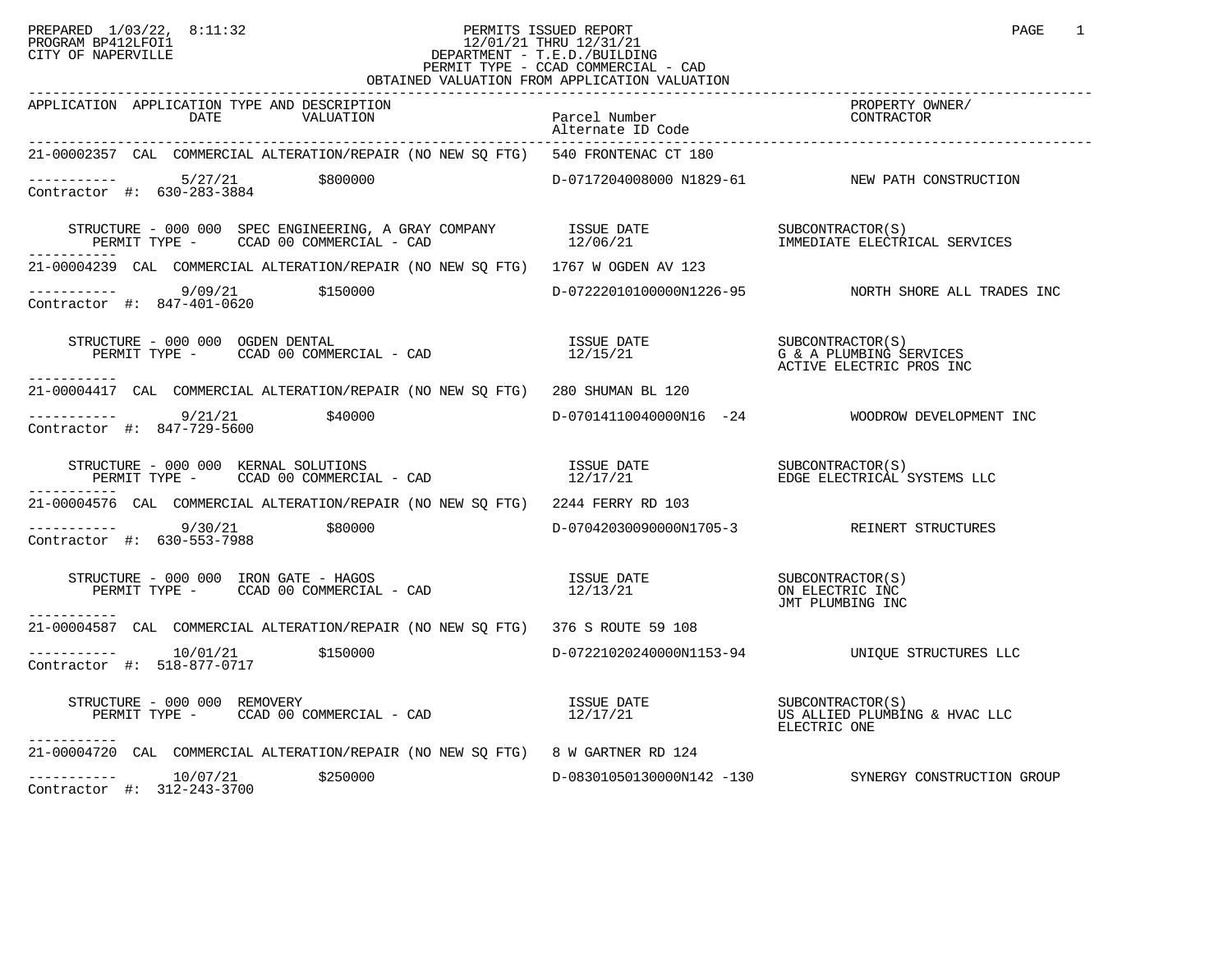## PREPARED 1/03/22, 8:11:32 PERMITS ISSUED REPORT PAGE 2 PROGRAM BP412LFOI1 12/01/21 THRU 12/31/21 CITY OF NAPERVILLE **Example 20** CITY OF NAPERVILLE PERMIT TYPE - CCAD COMMERCIAL - CAD

| OBTAINED VALUATION FROM APPLICATION VALUATION                                                                                                                                                                                                                                                                   |                                            |                                                     |  |
|-----------------------------------------------------------------------------------------------------------------------------------------------------------------------------------------------------------------------------------------------------------------------------------------------------------------|--------------------------------------------|-----------------------------------------------------|--|
| APPLICATION APPLICATION TYPE AND DESCRIPTION<br>VALUATION Parcel Number<br>Alternate ID Code<br>DATE                                                                                                                                                                                                            |                                            | PROPERTY OWNER/<br>CONTRACTOR                       |  |
| 21-00004720 (CONTINUED)<br>-----------                                                                                                                                                                                                                                                                          |                                            |                                                     |  |
| STRUCTURE - 000 000 YOGASIX<br>PERMIT TYPE - CCAD 00 COMMERCIAL - CAD 12/02/21 MGD ELECTRIC INC<br>PERMIT TYPE - CCAD 00 COMMERCIAL - CAD 12/02/21 ACCOMPLISHED J PLUMBING<br>------------                                                                                                                      |                                            |                                                     |  |
| 21-00004773 CAL COMMERCIAL ALTERATION/REPAIR (NO NEW SQ FTG) 1220 HOBSON RD 132                                                                                                                                                                                                                                 |                                            |                                                     |  |
| $\begin{array}{cccc}\n-2 & -2 & -2 & -2 \\ \text{Contractor} & +2 & 630 - 244 - 4160 & & 195000\n\end{array}$                                                                                                                                                                                                   |                                            | D-08292150150000N1177-133 NCH GENERAL CONTRACTORS   |  |
| -----------                                                                                                                                                                                                                                                                                                     |                                            |                                                     |  |
| 21-00004922 CAL COMMERCIAL ALTERATION/REPAIR (NO NEW SO FTG) 1891 BAY SCOTT CR 113                                                                                                                                                                                                                              |                                            |                                                     |  |
| ----------- 10/19/21 \$200000<br>Contractor #: 847-229-8414                                                                                                                                                                                                                                                     | D-07261130100000N1447-126 ACOA             |                                                     |  |
| STRUCTURE - 000 000 POPE FAMILY DENTAL<br>PERMIT TYPE - CCAD 00 COMMERCIAL - CAD                                  12/15/21                            ILLINOIS PROFESSIONAL PLUMBING<br>___________                                                                                                             |                                            | ACOA LTD                                            |  |
| 21-00004935 CAL COMMERCIAL ALTERATION/REPAIR (NO NEW SO FTG) 320 SCHOOL ST                                                                                                                                                                                                                                      |                                            |                                                     |  |
| $------ 10/19/21$ \$6000000<br>Contractor #: 312-649-7613                                                                                                                                                                                                                                                       |                                            | D-0818306001000 N427 -85 PEPPER CONSTRUCTION CO     |  |
| STRUCTURE – 000 000 NCC – OESTERLE LIBRARY                             ISSUE DATE                   SUBCONTRACTOR(S)<br>PERMIT TYPE –      CCAD 00 COMMERCIAL – CAD                             12/16/21<br>-----------                                                                                         |                                            | MALCOR ROOFING OF ILLINOIS<br>CALDWELL PLUMBING     |  |
| 21-00004975 CAL COMMERCIAL ALTERATION/REPAIR (NO NEW SQ FTG) 987 MAPLEFIELD RD                                                                                                                                                                                                                                  |                                            |                                                     |  |
| Contractor #: 630-734-0883                                                                                                                                                                                                                                                                                      | D-07253000120000N1218-143 RWE DESIGN BUILD |                                                     |  |
| $\begin{array}{cccc}\n \text{STRUCTURE} & - & 000 & 000 & \text{VCA ANIMIAL HOSPITAL} \\  \text{PERMIT TYPE} & - & \text{CCAD} & 00 & \text{COMMERCIAL} & - & \text{CAD} & & & & & \\  \text{PERMIT TYPE} & - & \text{CCAD} & 00 & \text{COMMERCIAL} & - & \text{CAD} & & & & & \\  \end{array}$<br>----------- |                                            | DELTA ELECTRICAL SERVICES INC                       |  |
| 21-00005043 CAL COMMERCIAL ALTERATION/REPAIR (NO NEW SQ FTG) 120 SPALDING DR 101                                                                                                                                                                                                                                |                                            |                                                     |  |
| $--------$ 10/26/21<br>Contractor #: 847-214-6350                                                                                                                                                                                                                                                               |                                            | D-0724400015000 N166 -114 POWER CONSTRUCTION - CHGO |  |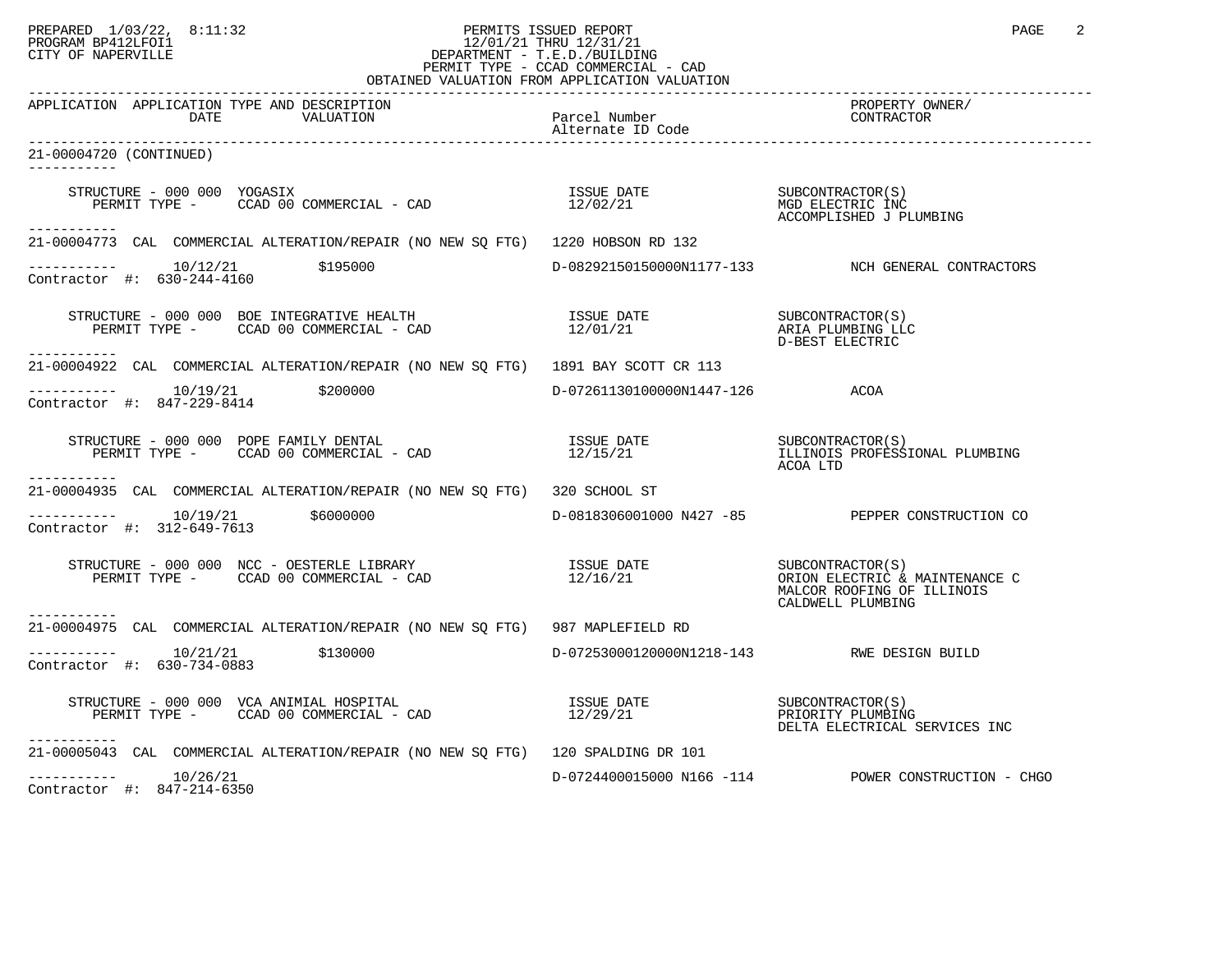## PREPARED 1/03/22, 8:11:32 PERMITS ISSUED REPORT PAGE 3 PROGRAM BP412LFOI1 12/01/21 THRU 12/31/21 CITY OF NAPERVILLE **Example 20** CITY OF NAPERVILLE PERMIT TYPE - CCAD COMMERCIAL - CAD

| OBTAINED VALUATION FROM APPLICATION VALUATION                                                                                                                                                                                     |                                                                              |                                                     |  |
|-----------------------------------------------------------------------------------------------------------------------------------------------------------------------------------------------------------------------------------|------------------------------------------------------------------------------|-----------------------------------------------------|--|
| APPLICATION APPLICATION TYPE AND DESCRIPTION                                                                                                                                                                                      |                                                                              | PROPERTY OWNER/                                     |  |
| 21-00005043 (CONTINUED)<br>-----------                                                                                                                                                                                            |                                                                              |                                                     |  |
| STRUCTURE - 000 000 EDWARD HOSPITAL NEUROSCIENCE OFC         ISSUE DATE                          SUBCONTRACTOR(S)<br>PERMIT TYPE -       CCAD 00 COMMERCIAL - CAD                          12/08/21<br>-----------                |                                                                              |                                                     |  |
| 21-00005044 CAL COMMERCIAL ALTERATION/REPAIR (NO NEW SO FTG) 120 SPALDING DR 308                                                                                                                                                  |                                                                              |                                                     |  |
| $--------- 10/26/21$<br>Contractor #: 847-214-6350                                                                                                                                                                                |                                                                              | D-0724400015000 N166 -114 POWER CONSTRUCTION - CHGO |  |
| . _ _ _ _ _ _ _ _ _ _                                                                                                                                                                                                             |                                                                              | NORMAN MECHANICAL                                   |  |
| 21-00005080 CAL COMMERCIAL ALTERATION/REPAIR (NO NEW SQ FTG) 3032 ENGLISH ROWS AV                                                                                                                                                 |                                                                              |                                                     |  |
| \$25000<br>Contractor #: 773-457-5984                                                                                                                                                                                             |                                                                              | W-01162070120000N1788-243 KDS DEVELOPMENT INC.      |  |
| ------------                                                                                                                                                                                                                      |                                                                              | J CHAVEZ ELECTRIC<br>SOSA INC                       |  |
| 21-00005269 CAL COMMERCIAL ALTERATION/REPAIR (NO NEW SO FTG) 2308 WEATHERBEE LN                                                                                                                                                   |                                                                              |                                                     |  |
| $\frac{11}{100}$<br>\$5000<br>Contractor #: 847-230-5400                                                                                                                                                                          |                                                                              | D-05323000140001N1859-13N PULTE GROUP-SCHAUMBURG    |  |
| STRUCTURE – 000 000 NAPER COMMONS – SALES OFFICE                 ISSUE DATE                  SUBCONTRACTOR(S)<br>PERMIT TYPE –     CCAD 00 COMMERCIAL – CAD                        12/13/21                 SUPERIOR ELECTRICAL T |                                                                              |                                                     |  |
| 21-00005388 CAL COMMERCIAL ALTERATION/REPAIR (NO NEW SQ FTG) 1250 E DIEHL RD 103                                                                                                                                                  |                                                                              |                                                     |  |
| \$80000<br>$\frac{11}{18/21}$<br>Contractor #: 708-531-9000                                                                                                                                                                       |                                                                              | D-08053020150000N962 -27 CREATIVE CONTRACTING       |  |
| STRUCTURE - 000 000 TETRA TECH INC.<br>PERMIT TYPE - CCAD 00 COMMERCIAL - CAD<br>-----------                                                                                                                                      | ISSUE DATE SUBCONTRACTOR(S)<br>12/14/21 C.W. BURNS CO., 1<br>KALISH ELECTRIC | C.W. BURNS CO., INC.<br>KALISH ELECTRIC             |  |
| 21-00005421 CAL COMMERCIAL ALTERATION/REPAIR (NO NEW SQ FTG) 263 SHUMAN BL 450                                                                                                                                                    |                                                                              |                                                     |  |
| $------ 11/22/21$ \$130000<br>Contractor #: 312-741-5378                                                                                                                                                                          | D-07014000340000N7 -24                                                       | DEVELOPMENT SOLUTIONS INC                           |  |